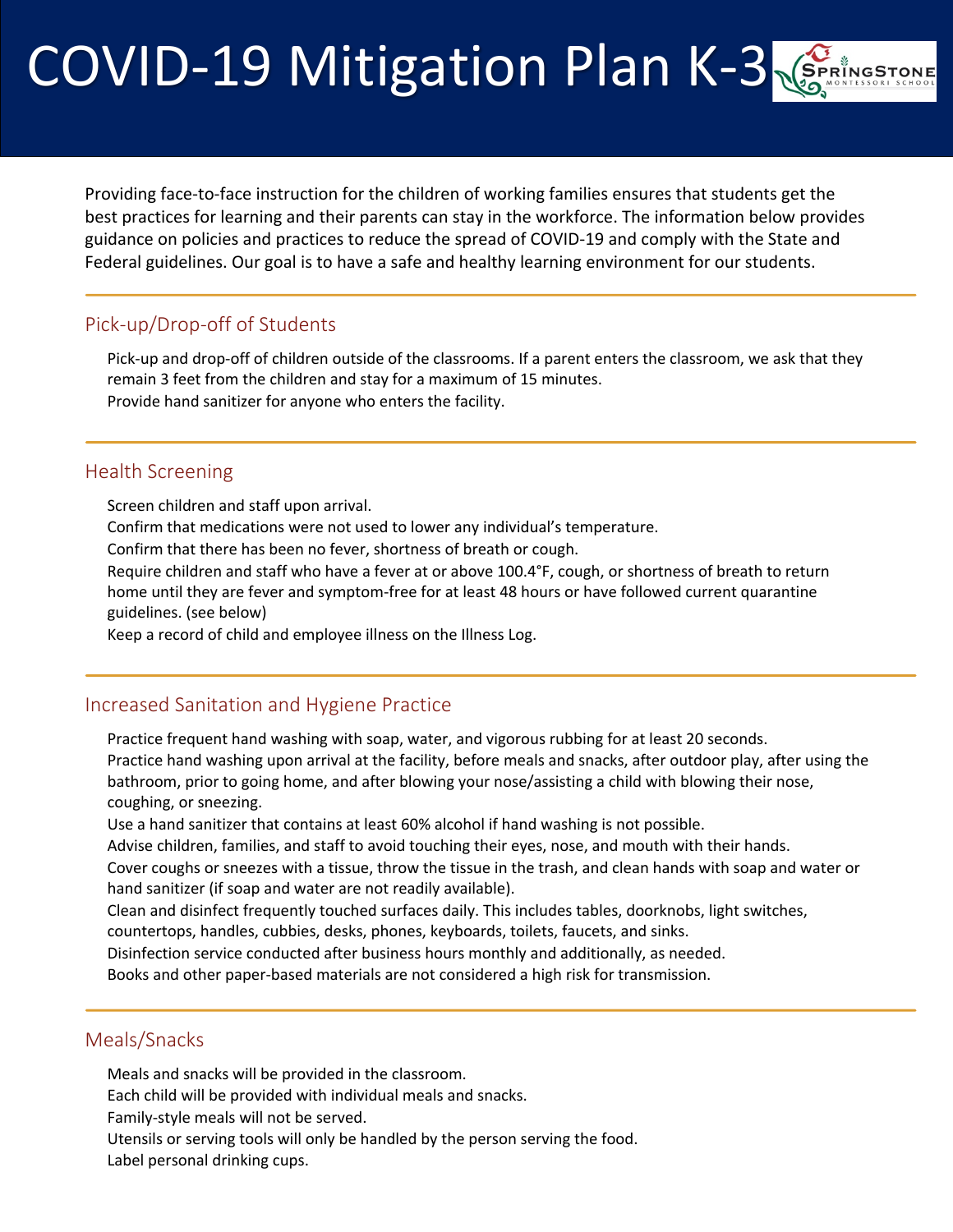#### Physical Distancing Strategies

 Avoid inside programs and large gatherings; minimize time standing in lines. Outdoor activities will continue. Remind staff, children, and their families to maintain a safe distance (3 ft.) from each other when possible. Keep groups together throughout the day.

Limit number of staff members visiting multiple classrooms.

Wash hands immediately after outdoor playtime.

## Facility Operation

Hand sinks and restrooms are operational and stocked with liquid soap and hand towels.

Hand sinks provide water at a minimum of 90°F and a maximum of 120°F.

 Maintain proper sanitizing and disinfectant concentrations when cleaning. These are the disinfectants that are effective in removing COVID-19.

Staff members are trained on the increased sanitation and personal protective equipment (PPE)

requirements needed to limit the spread of infections in the school.

Provide hand sanitizer in the lobby for employees.

All employees are provided with available PPE.

#### COVID-19 Symptoms

- Fever (100.4 degrees or higher)
- chills
- shortness of breath
- fatigue
- congestion or runny nose
- muscle or body aches
- headache
- sore throat
- loss of taste or smell
- nausea or vomiting
- diarrhea

## Children or staff who have presumed or confirmed COVID-19:

- 1. The person should be excluded from SpringStone for at least 5 days. Day 1 is the first full day after your symptoms developed or the day after a positive viral test.
- 2. Children and staff members without symptoms can end isolation after 5 full days and return to SpringStone if they are able and willing to consistently and correctly wear a mask for the 5 days while at school.
- 3. If they are not able or willing to wear a mask, then they must quarantine for 7 days, with a negative test on day 5 or later, or for a full 10 days without testing.
- 4. Children and staff who once had symptoms can end isolation after 5 full days and return to the school if they are fever-free for 24 hours without the use of fever-reducing medication and if symptoms have improved.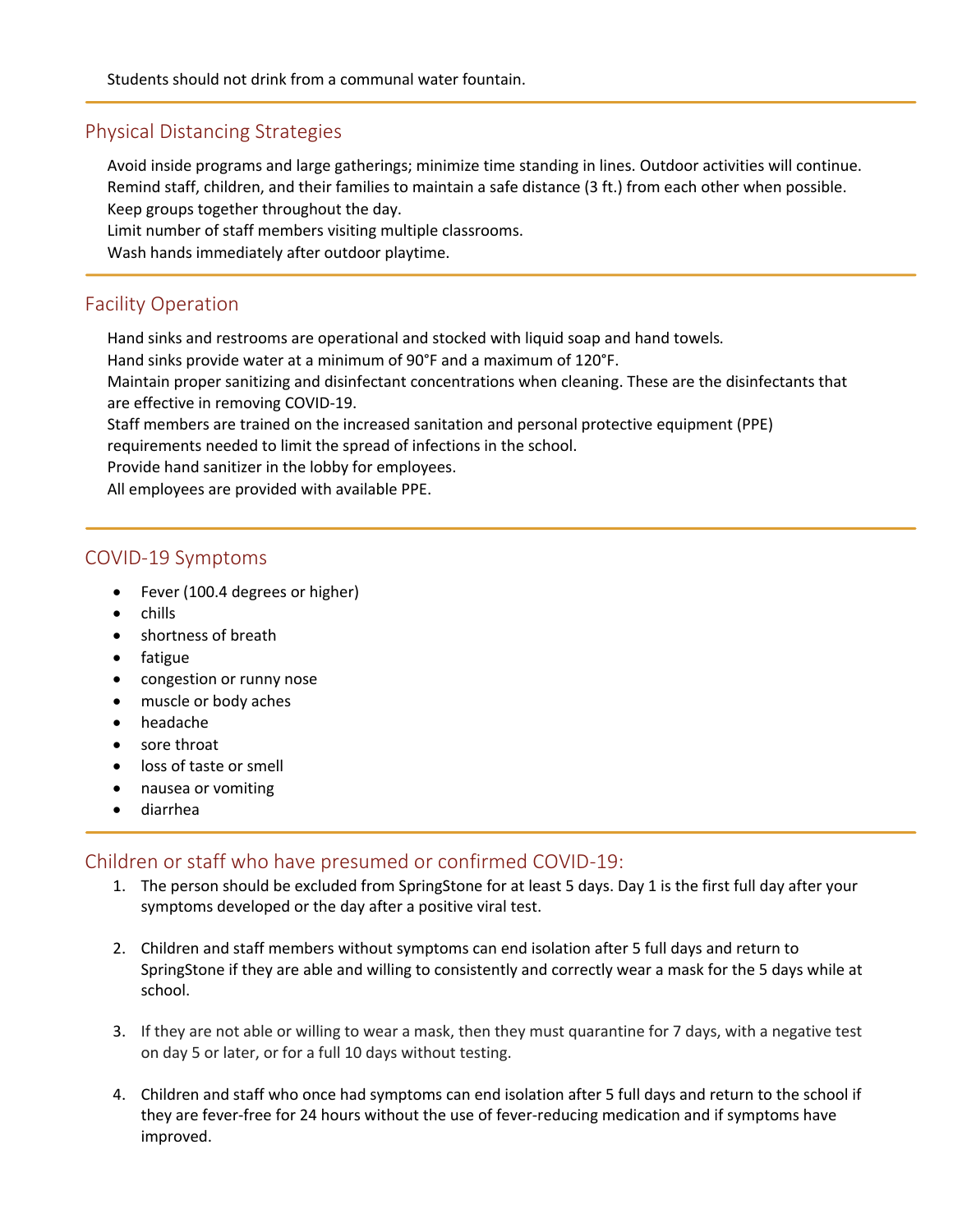## If a household member of a child has COVID-19:

- 1. Children and staff should be excluded from school for a minimum of 5 days. Children and staff members without symptoms can end isolation after 5 full days and return to SpringStone if they are able and willing to consistently and correctly wear a mask for the 5 days while at school.
- 2. If they are not able or willing to wear a mask, then they must quarantine for 7 days, with a negative test on day 5 or later, or for a full 10 days without testing.
- 3. This period of time may be prolonged if the child develops symptoms.
- 4. The person should contact their primary physician and follow the CDC's recommendations for COVID-19.

## If a child or staff member develops symptoms of COVID-19 while at school:

- 1. Immediately separate the person from others until the ill person can leave the facility. Ensure that the ill person wears a mask.
- 2. Advise the employee or child's parent or caregiver to inform the facility immediately if the person is diagnosed with COVID-19.
- 3. If a child or employee tests positive for COVID-19, provide the SNHD with relevant information.
- 4. Take steps to immediately air out the facility and then follow school cleaning guidelines below. A possible classroom closure will depend on multiple factors, including most up-to-date information about COVID-19 and the specific cases in the community as well as guidance from SNHD.
- 5. Symptom free children and staff should **not** attend or work at another school. Families of enrolled children who refuse testing for their children can also be excluded from the program for 5-7 days, depending on mask usage.

# Who does not need to quarantine?

Children and staff who come into close contact with someone with COVID-19 do not need to quarantine if they are in one of the following groups:

- People who are have received all recommended vaccine doses and are up to date with their COVID-19 vaccines (including applicable boosters).
- People who have had confirmed COVID-19 within the last 90 days (viral at-home test or PCR test).

## School cleaning if someone is sick at SpringStone

- 1. If surfaces are dirty, clean surface using soap and water prior to disinfection.
- 2. For disinfection, the school uses Purell disinfectant.
- 3. For soft (porous) surfaces such as carpeted floor, rugs, and drapes, remove visible contamination if present and clean with appropriate cleaners indicated for use on these surfaces.
- 4. Launder items if possible. Use the hottest appropriate water setting for the items and then dry items completely.
- 5. Utilize our cleaning service to disinfect the affected areas.

## Temporary classroom/school closures

In the event that a classroom or the school must close due to COVID-19, the students will receive distance education until the classroom/school can reopen. Tuition fees are the same for face-to-face instruction and distance education.